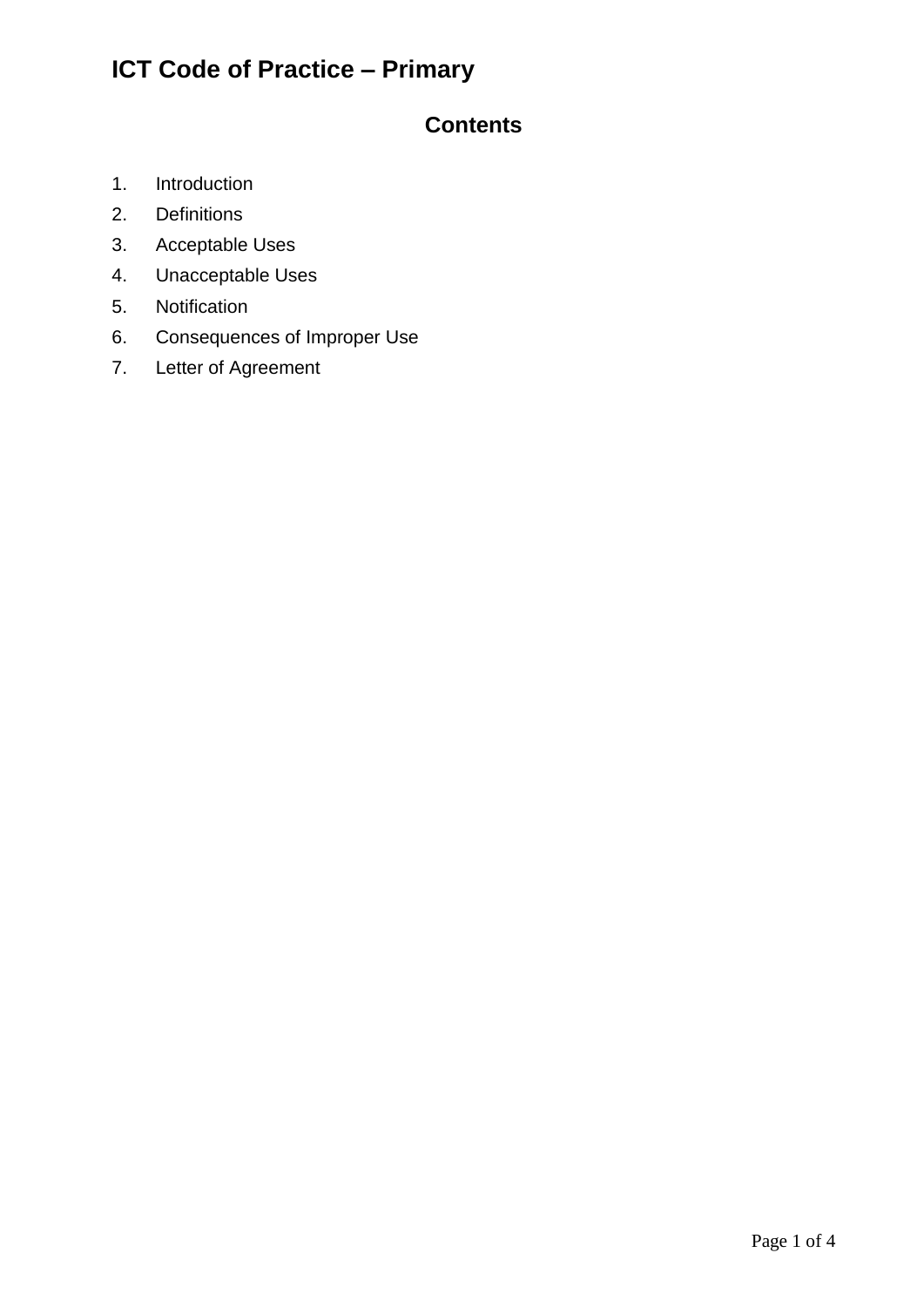### **1. Introduction**

The purpose of Information and Communication Technologies (ICT) at St. Peter's Catholic Primary School is to:

- enhance student learning opportunities
- promote student achievement
- support student –school communication

The use of ICT within schools should be responsible, legal, appropriate and for educational purposes and should follow the guidelines outlined in this Code of Practice.

This ICT Code of Practice applies to the use of all school related ICT for educational purposes, whether provided by the school or the student.

Both students and parents/guardians must read and sign this ICT Code of Practice. It should then be returned to your class teacher.

# **2. Definitions**

Information and Communication Technologies (ICT) are any electronic devices or related applications which allow users to record, send, access or receive information, in textual, audio, image or video form. These may include but are not restricted to:

- computer systems and related applications such as email and internet
- web-based tools such as discussion forums, chat rooms, blogs, social networking sites, podcasts, instant messaging systems
- mobile devices such as mobile phones, PDAs
- fax machines, scanners
- imaging tools such as video or still cameras
- audio tools such as audio recording devices
- output devices such as printers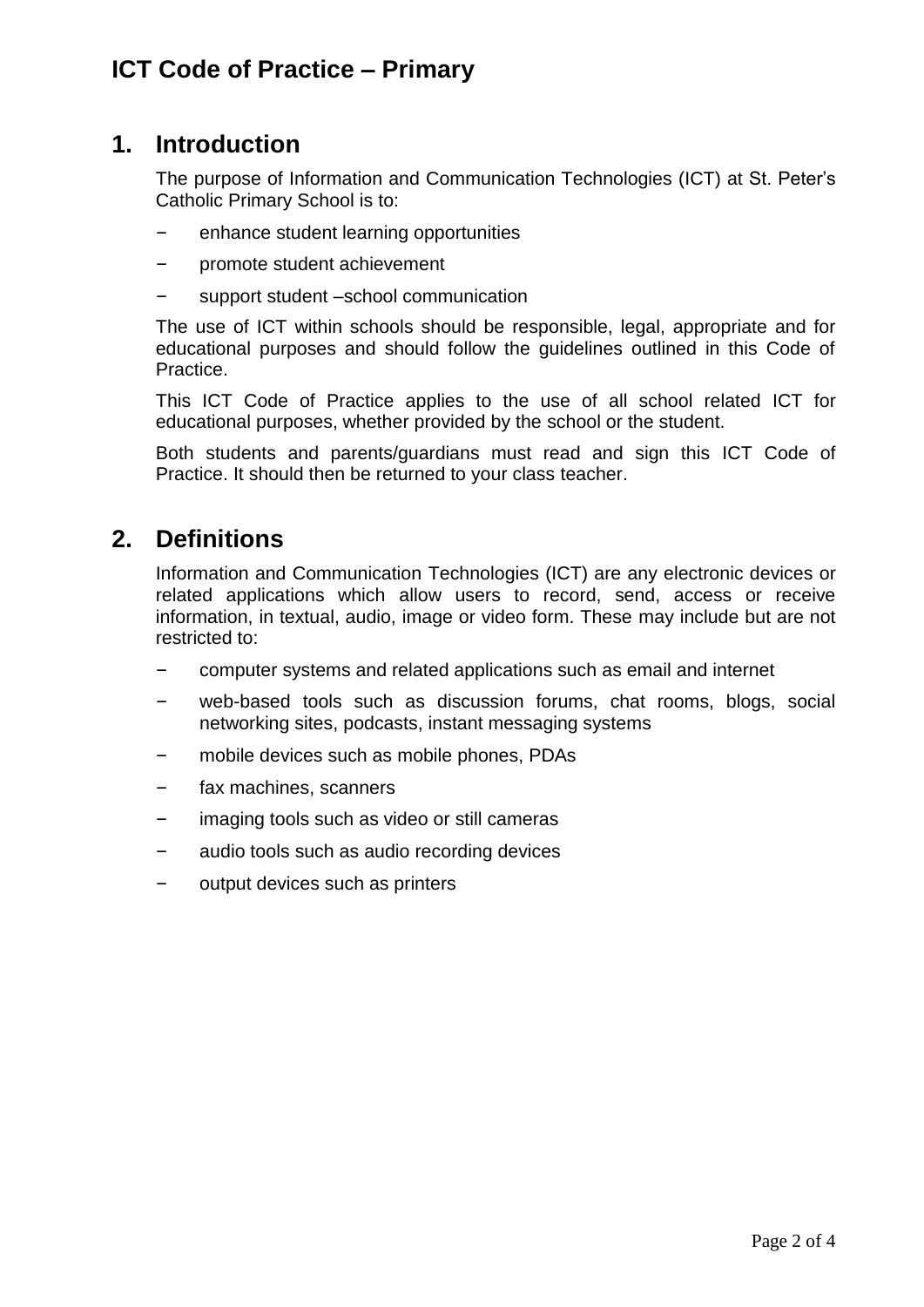### **3. Acceptable Uses**

- 3.1 Student should:
	- Respect resources
	- Use ICT equipment and resources for educational purposes under teacher supervision
	- Follow teacher directions for accessing files, programs, email and internet resources
	- Ask permission from your teacher before following online prompts
- 3.2 Respect others
	- Respect the rights, beliefs and viewpoints of others
	- Follow the same standards of behaviour online as you are expected to follow in real life
	- Observe Copyright rules by respecting the information, ideas and artistic works of others by acknowledging the author or publisher of information from the Internet and do not claim the work or pictures as your own
- 3.3 Keep yourself safe online at school
	- Keep your passwords and personal work secure
	- Use the internet and email only under teacher supervision
	- Use only school provided email accounts when communicating online

#### **4. Unacceptable Uses**

4.1 Respecting limitations on resources.

You should NOT:

- Use ICT for other than educational activities
- Provide your password to others
- Use the passwords or access the files of other users
- Download files or share files with other internet users without teacher permission
- Enter any information online without teacher permission
- 4.2 Respect others

Online communications sent using the school's ICT will be recorded and monitored.

You should NOT:

- Post or send inappropriate, hurtful or inaccurate comments about another person
- Use disrespectful or inappropriate language
- Harass another person. If someone tells you to stop sending them